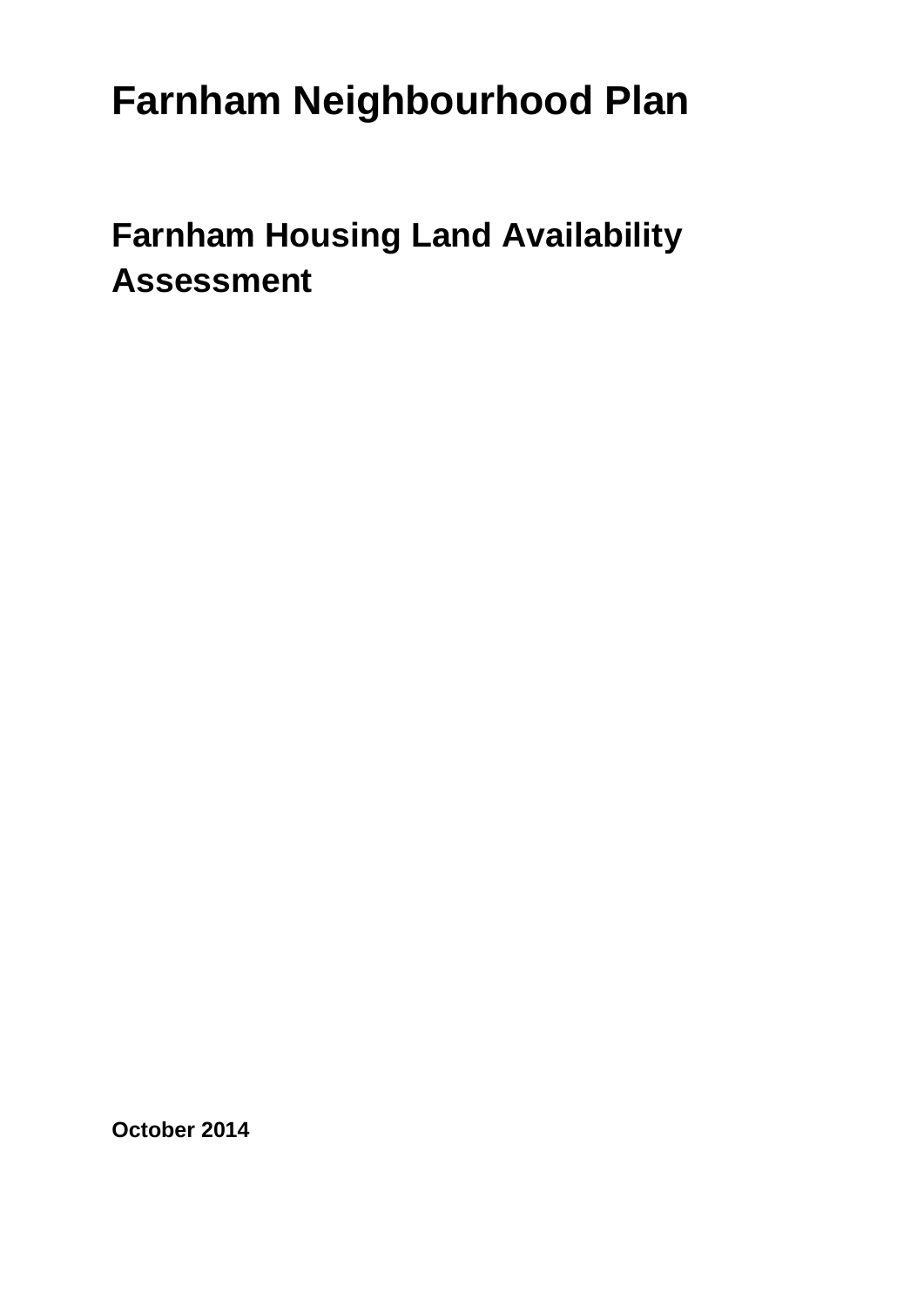# **Introduction**

The Farnham Housing Land Availability Assessment (FHLAA) is a study of the potential of the Neighbourhood Plan area to accommodate additional housing development.

This report sets out the method used to undertake the FHLAA assessment. Whilst this is not a District/Borough based Strategic Housing Land Availability Assessment (SHLAA), it will inform the Waverley Borough SHLAA.

The FHLAA is a background paper only and it is not a statement of Town Council policy and does not allocate land. It will form a part of the evidence base for the Farnham Neighbourhood Plan and will be used to help inform judgements on the future development and allocation of land for housing.

The FHLAA considers as many options as possible but does not pre-empt or prejudice any decision the Town Council may make in the future on any particular site and does not alter any polices or land use designations as set out in the Neighbourhood Plan. It is the role of the FHLAA to provide information on the range of sites which are available to meet need, but it is for the development plan itself to determine which of those sites are the most suitable to meet those needs.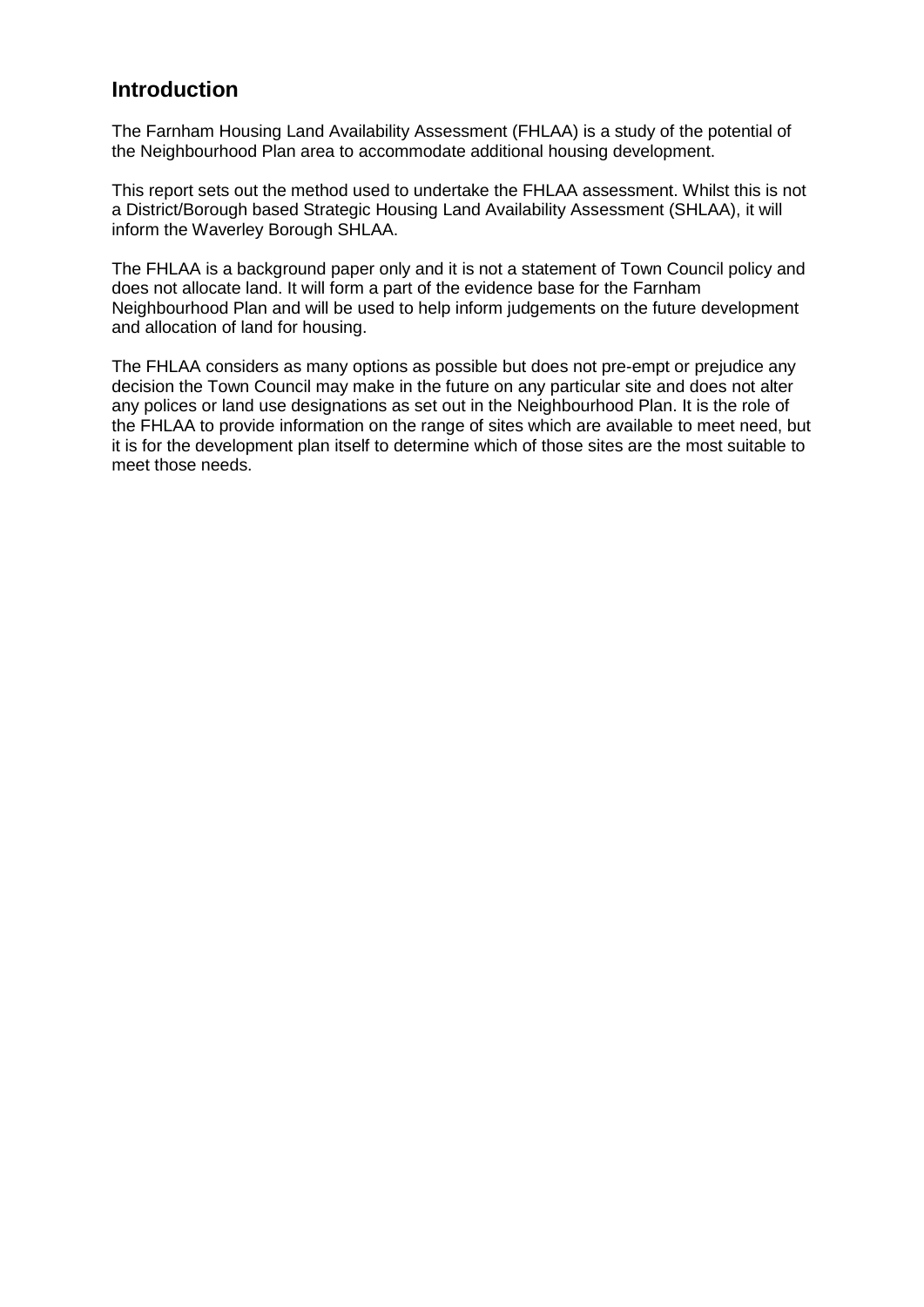# **Planning Policy**

The National Planning Policy Framework states that every effort should be made objectively to identify and then meet the housing needs of an area. A draft Strategic Housing Market Assessment (2013) provides the most up to date evidence available and has identified a net housing need in Waverley Borough of around 9400 homes (470 homes per annum) as being an objective assessment of full need for market and affordable housing over the 2013 to 2031 period.

In addition to existing housing commitments, in order to meet the identified need of around 9400 homes, the Borough Council are consulting on 4 housing scenarios for the Borough with different implications for Farnham:

| <b>Scenario</b> | Additional homes at Farnham beyond existing provision of 1100<br>dwellings |
|-----------------|----------------------------------------------------------------------------|
|                 | Scenario 1   Around 2,700 homes                                            |
|                 | Scenario 2   Around 1,500 homes                                            |
|                 | Scenario 3   Around 1,000 homes                                            |
|                 | Scenario 4   Around 700 homes                                              |

The Neighbourhood Plan should plan positively to help accommodate identified strategic housing need unless:

- any adverse impacts of doing so would significantly and demonstrably outweigh the benefits, when assessed against the policies in the NPPF taken as a whole; or
- specific policies in this Framework indicate development should be restricted (for example, those policies relating to sites protected under the Birds and Habitats Directives and/or designated as Sites of Special Scientific Interest; land designated as Green Belt, an Area of Outstanding Natural Beauty, designated heritage assets; and locations at risk of flooding).

The NPPF requires local authorities to:

- identify specific, deliverable sites for the first five years of a plan that are ready for development and to keep this topped up over-time in response to market information
- identify specific, developable sites for years beyond the first five, to enable a rolling five year supply

The NPPF advises that neighbourhoods should:

- develop plans that support the strategic development needs set out in Local Plans, including policies for housing and economic development
- plan positively to support local development, shaping and directing development in their area that is outside the strategic elements of the Local Plan

This assessment identifies all sites regardless of the amount of development needed in order to provide an audit of available land.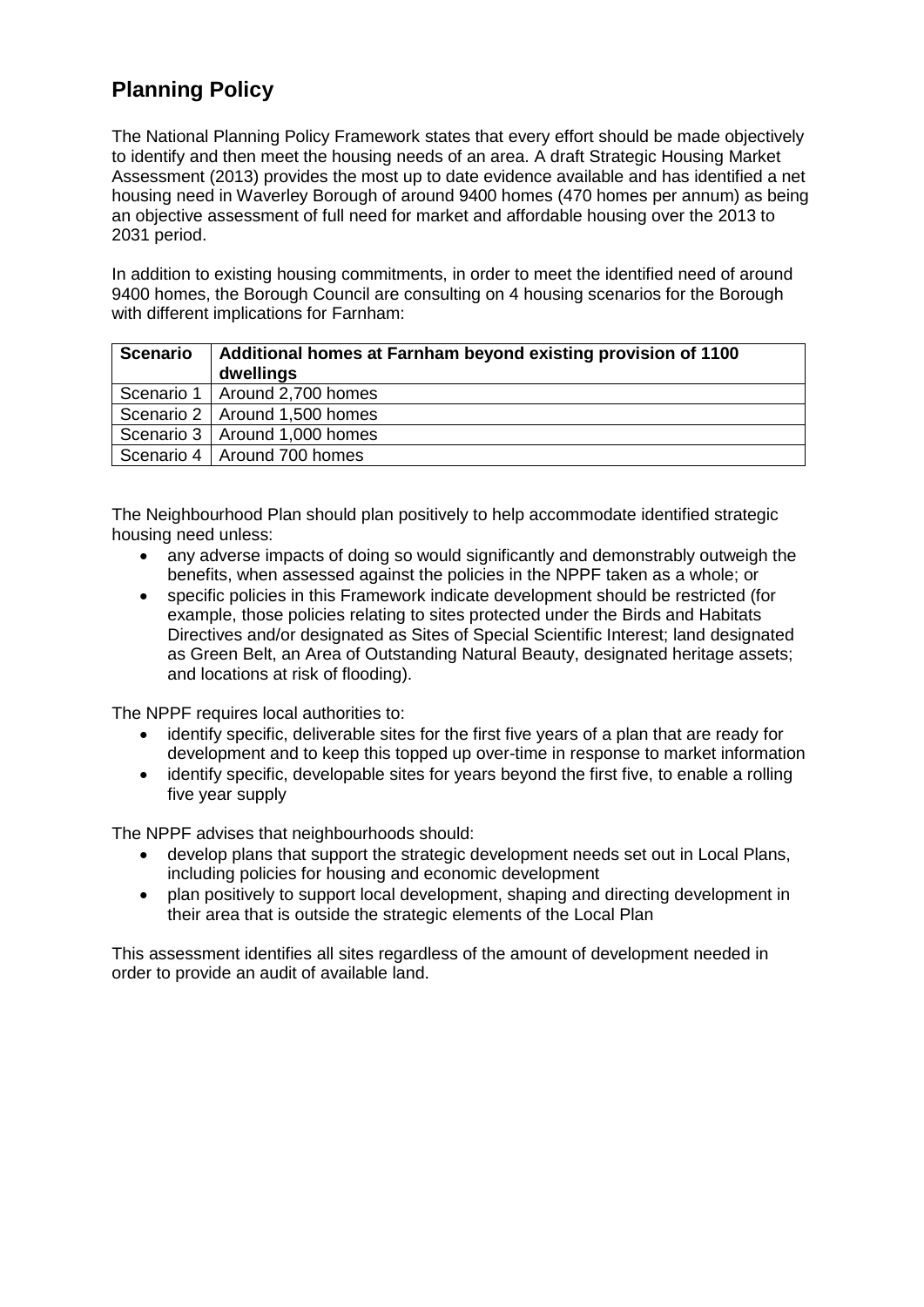# **3 The Assessment**

## **Assessment purpose**

The purpose of the FHLAA is to:

- Identify sites with potential for housing
- assess their housing potential
- assess their suitability and when they are likely to come forward

The FHLAA aims to identify as many sites with housing potential as possible in the Farnham Neighbourhood Plan area and assesses them for their suitability, availability and achievability.

The Farnham Neighbourhood Plan was being prepared in parallel with the Waverley Borough Council SHLAA. The Borough Council did not make their SHLAA available until after the publication of their Local Plan consultation. The Town Council therefore embarked on an assessment at a parish scale to input into the Farnham Neighbourhood Plan. Resources have mainly comprised the Neighbourhood Plan team, with input from the team's professional planner.

Assessment has been based on the suggested methodology outlined in the National Planning Policy Guidance NPPG) but, as this guidance recommends, the assessment for the Neighbourhood Plan has been proportionate.

## **Sites to be Assessed**

From up to date information supplied by Waverley Borough Council, the Town Council are aware of planning permissions for housing development in the plan area that are unimplemented or under construction. Such sites were considered suitable and deliverable for housing development and were not re-appraised. This avoids double-counting a site's contribution to the housing land supply.

The Waverley Borough Local Plan 2002 contains no housing allocations for Farnham.

The Town Council are not aware of any surplus, or likely to become surplus, public sector land but the draft Neighbourhood Plan consultation gives the opportunity for such sites to come forward and be appraised prior to the Regulation 15 stage.

The Employment Land Review revealed sites which were poorly located for business purposes and sites in poor condition which had potential for housing development. Such sites were appraised in the FHLAA.

All sites in and adjoining Farnham identified in the Waverley Borough Council SHLAA 2012 (updated by the 2014 SHLAA) were appraised. The draft Neighbourhood Plan consultation also encourages other potential sites to come forward which will be appraised prior to the Regulation 15 stage.

## **Site Size**

The FHLAA assesses a range of different site sizes from small-scale sites to opportunities for larger scale developments. The site size threshold was 0.2ha. Other smaller sites may be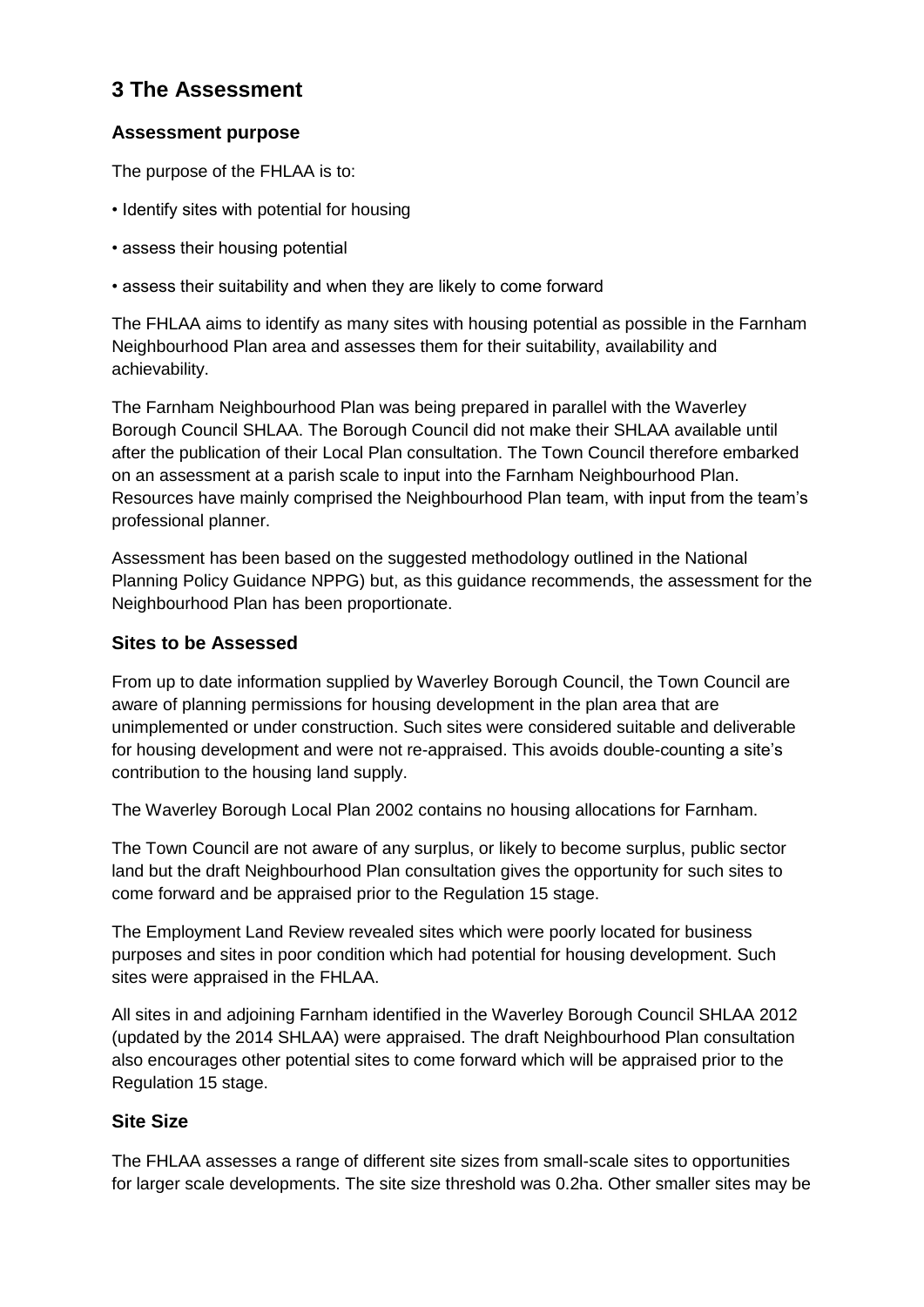able to come forward as windfall sites but in accordance with the National Planning Policy Guidance on housing land availability assessments, are considered too small to be considered in the FHLAA.

## **Site Assessment**

A comprehensive set of sites derived from the data sources above was assessed against national and local policies and designations to establish which have reasonable potential for development and should be included in the site survey.

## *Sites excluded from detailed appraisal*

A number of sites were excluded from detailed appraisal if they

- fell below the site size threshold of 0.2ha
- had achieved planning consent or were being developed
- were located within the designated Green Belt
- were located with Flood Zone 3
- were located within 400m of the Thames Basin Heath SPA

These sites are listed in Appendix 1 of the FHLAA.

#### *Site Appraisals*

## *FHLAA template*

An assessment template (see Appendices 2 and 3) was devised to provide a consistent approach to the assessment of each site.

#### *Site Suitability*

Site surveys were undertaken for the sites which were not excluded from detailed appraisal in order to record site characteristics such as:

- site topography and boundaries;
- current land uses and character of surrounding area;
- potential physical constraints (e.g. access, location of infrastructure / utilities);
- potential environmental constraints (eg woodland, hedges, water bodies).

Site visits were supplemented by reference to Ordnance Survey maps; aerial photography and local knowledge from Neighbourhood Plan team.

Assessing the suitability of sites for development was guided by the development plan and national policy. When assessing the sites against the adopted development plan, account was taken of how up to date the plan policies are and whether they remain consistent with national policy. It was considered that the following policies were becoming superseded by more up to date evidence $1$ :

- Countryside beyond the Green Belt
- Areas of Strategic Visual Importance

<sup>-</sup> $1.1$ • Waverley Green Belt Review Parts 1 and 2 (2014)

<sup>•</sup> Waverley Landscape Review (2014)

<sup>•</sup> Surrey Hills AONB Areas of Search ( Hankinson Duckett Associates): October 2013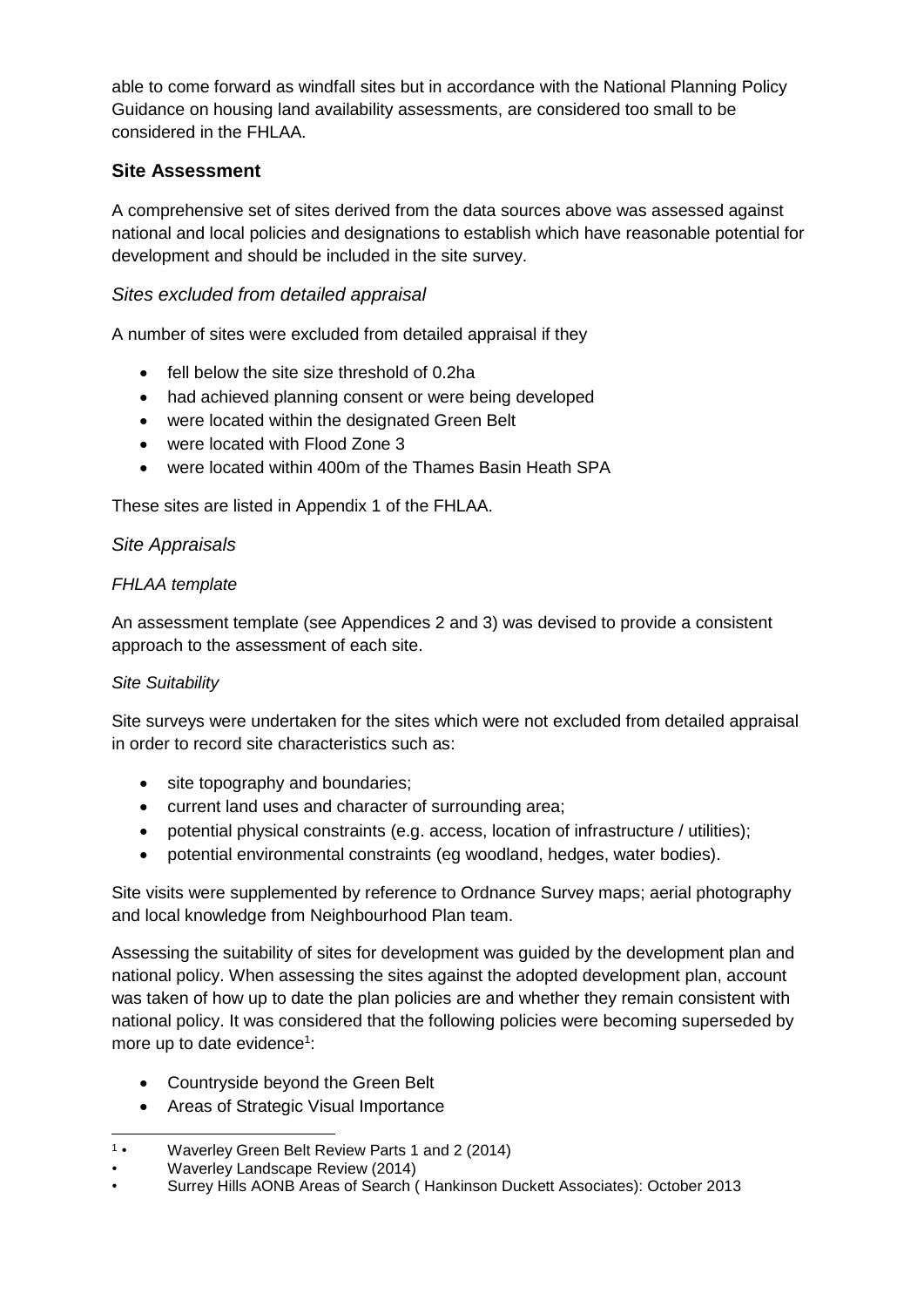- Area of Great Landscape Value (AGLV) only
- AGLV treated as being within the Surrey Hills AONB

For this reason, the more up to date evidence was used for the site assessments.

The NPPF sets out specific policies which indicate development should be restricted. For example, those policies relating to sites protected under the Birds and Habitats Directives and/or designated as Sites of Special Scientific Interest; land designated as Green Belt, an Area of Outstanding Natural Beauty; designated heritage assets; and locations at risk of flooding. Such factors were recorded for each site. In addition, given recent evidence, candidate areas for Green Belt and the Surrey Hills AONB were also considered as part of the assessment.

As well as assessing the impact on the strategic gap between Farnham and Aldershot (a designation within the adopted Local Plan), the assessment also considered the impact of potential development on the gaps between Badshot Lea and Weybourne; Rowledge and Wrecclesham and Rowledge and Frensham which had been identified as important through early engagement on the Neighbourhood Plan.

Access to local facilities and public transport was also assessed in testing the sustainability of each site.

#### *Site availability*

A site was considered available for development, when, on the best information available (confirmed by the call for sites and information from land owners), there was reasonable confidence that it could come forward.

#### *Site Achievability*

A site was considered achievable for development where there appeared to be a reasonable prospect that the site would be developed at a particular point in time. This is essentially a judgement about the economic viability of a site, and the capacity of the developer to complete and let or sell the development over a certain period. Any known development costs such as the removal of contamination or redevelopment of a brownfield site were noted. The need for the provision of SANG was also noted.

#### *Summary*

For each site a summary of its suitability, availability and achievability was prepared. Those sites considered appropriate as a potential housing option are included in Appendix 2 of the FHLAA. Appendix 3 contains sites not included as housing options after assessment.

#### *Development Potential*

For those sites considered appropriate as a potential housing option (see Appendix 2) an approximate density (dwellings per hectare) was proposed based on the general density of the surrounding development. It is important that the FHLAA process recognises the balance that needs to be struck between making efficient use of land through good design principles and the character and historic fabric of the area and the amenities of surrounding land uses.